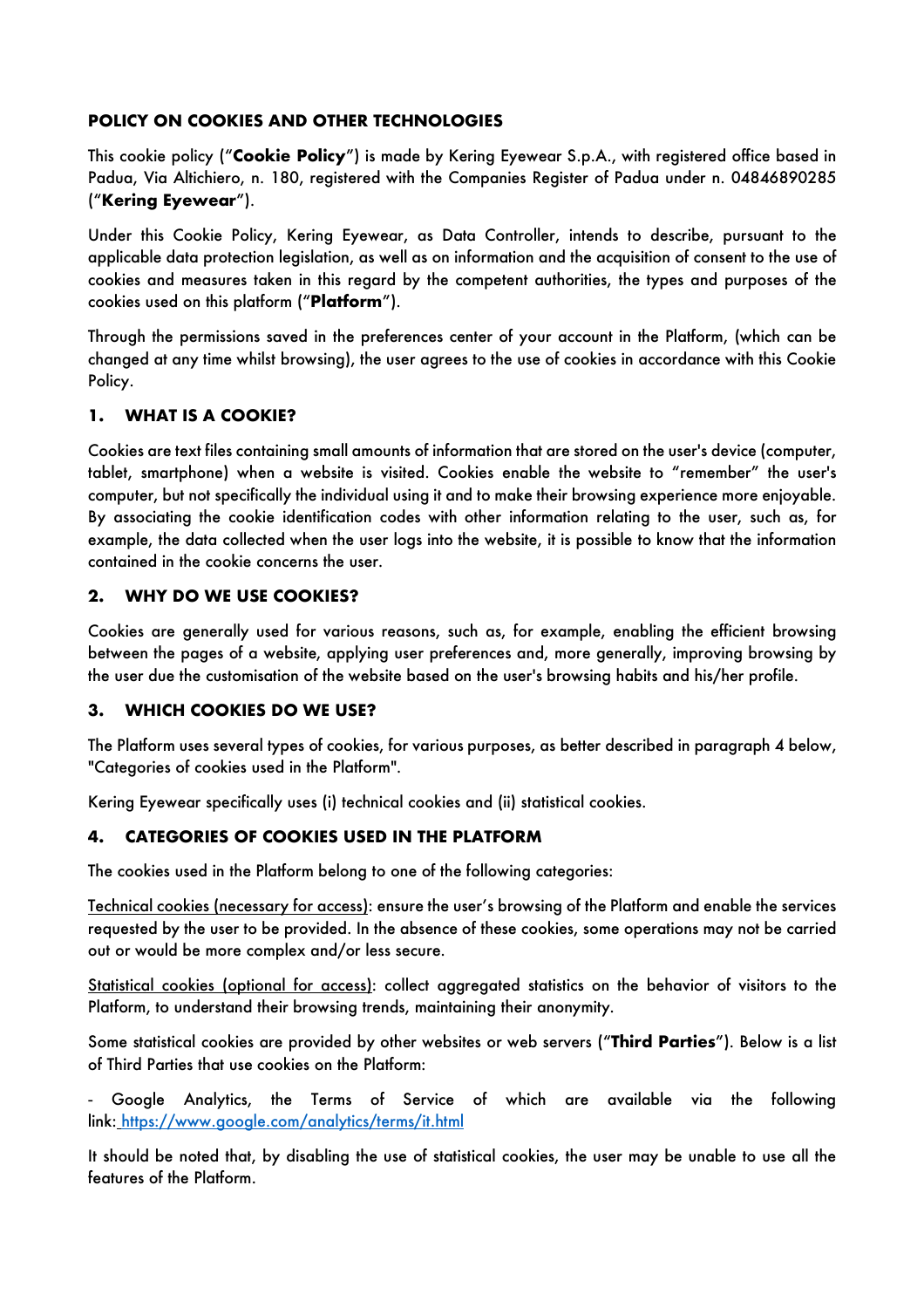## **5. SHARING OF INFORMATION**

The information collected by Kering Eyewear via the use of cookies shall not be shared with third parties, except in the case of other Kering Group companies, or Kering Eyewear's IT service providers and thirdparty suppliers (for example, hosting service providers). This will only happen within the limits of the purposes specified above and in any case in compliance with the applicable data protection laws.

#### **6. MANAGING PREFERENCES CONCERNING COOKIES**

The installation of technical cookies does not require the user's consent.

The user can choose, at any time, whether to accept or reject the use of statistical cookies, simply by changing the settings in the preferences center of their account on the Platform.

## **7. CONTACT DETAILS**

For further information regarding cookies, questions or suggestions, please contact Kering Eyewear S.p.A., Via Altichiero n. 180, 35135 Padua (Italy), by writing to keringeyewear.HR.privacy@kering.com.

The Data Controller for the purposes of this Cookie Policy is Kering Eyewear S.p.A.

## **8. ADDITIONAL INFORMATION**

For more complete information on the processing of personal data, please read the Privacy Policy available within the Platform.

A complete overview of the cookie used on the Platform, their name and the purposes for which they are used are available below:

| <b>TECHNICAL</b><br><b>COOKIES</b>   |                                                               |             |
|--------------------------------------|---------------------------------------------------------------|-------------|
| (necessary for access)               |                                                               |             |
| <b>Name</b>                          | <b>Purpose</b>                                                | Processing  |
|                                      | Guarantee the uniformity of the browsing session by the       |             |
| session ID                           | expiry of said session                                        | Inot stored |
| <b>rememberMe</b>                    | Remembers access credentials entered for that PC              | 2 weeks     |
| acceleratorSecureUID                 | Ensures authentication within the reserved area               | Inot stored |
|                                      |                                                               |             |
|                                      | Encodes information about the selected target plus the        |             |
| AWSALB, AWSALBCORS                   | SameSite attribute for CORS requests                          | 1 day       |
| ttauth                               | Guarantees user authentication                                | 2 weeks     |
| enacting token                       | Prevents CSRF attacks                                         | Session     |
| <b>STATISTICAL</b><br><b>COOKIES</b> |                                                               |             |
| (optional for access)                |                                                               |             |
| <b>Name</b>                          | Purpose                                                       | Processing  |
|                                      | Collects aggregated statistics on the behavior of visitors to |             |
|                                      | the website, maintaining their anonymity, to understand their |             |
| google Analytics client ID           | browsing trends                                               | 1 day       |